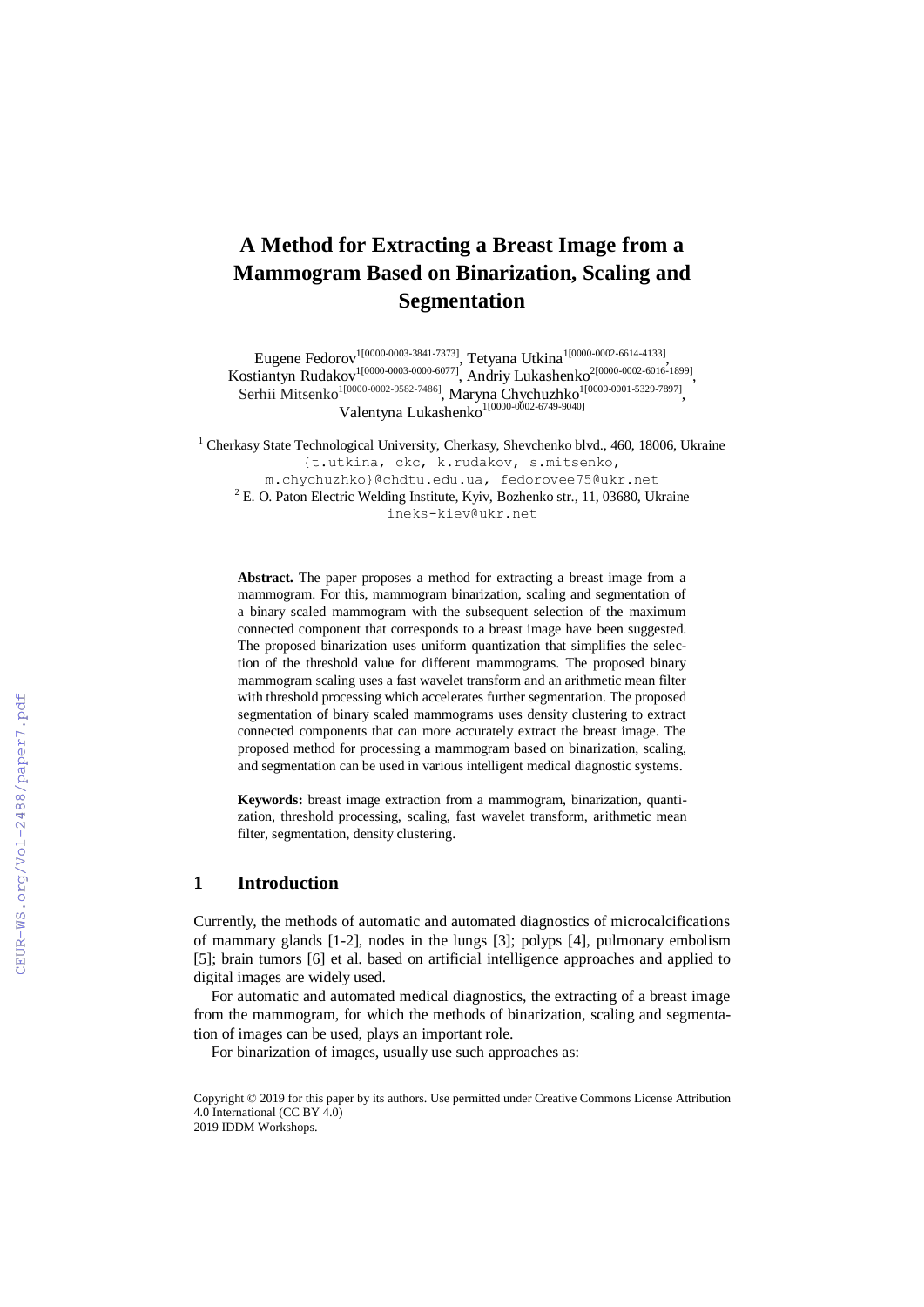- ─ automatic selection of a single-level global threshold (for example, Otsu's method) [7, 8];
- ─ automatic selection of a single-level local threshold (for example, the methods of Bernsen, Eikvil, Niblack, Sauvola, Christian) [9, 10].

These methods have one or more of the following limitations:

- ─ they do not perform binarization accurately;
- ─ require a laborious procedure for determining the threshold value;
- ─ require a laborious procedure for determining additional parameters.

In this regard, it is relevant to create a method of mammogram binarization, which will eliminate these limitations.

For image segmentation, usually use such approaches as:

- ─ determination of the boundaries of the regions (as the boundaries of the regions, pixels with a large intensity gradient, as well as differing in color are selected) [11];
- ─ definition of regions (regional growth, separation and merging of regions, watershed) [12];
- $-$  taxonomic [13];
- $-$  histogram [14];
- ─ based on partial differential equations [15].
- ─ variational [16];
- $-$  graph  $[17]$ ;
- ─ based on Markov random field [18].

Taxonomic approach is the most popular of them. Traditional methods of taxonomic approach are the following:

- 1. Methods based on partition (partition-based, partitioning-based) or center (centerbased) (for example, k-means [19], PAM (k-medoids) [19], FCM [20], ISODATA methods [21]).
- 2. Methods of a model mixture or based on distribution (distribution-based) or model (model-based) (for example, EM [22]).
- 3. Density-based methods (for example, DBSCAN [23], OPTICS methods [24]).
- 4. Hierarchal methods:
	- agglomerative or ascending (bottom up) (for example, centroid communication, Ward's, single connection, full connection, group average methods) [25, 26];
	- divisive or top down (for example, DIANA, DISMEA methods) [27, 28].

Methods of taxonomic approach can also be based on metaheuristics [29, 30] and artificial neural networks [31-33].

These methods have one or more of the following limitations:

- ─ have high computational complexity;
- ─ do not allow to emit noise and random emissions;
- ─ clusters cannot have different shapes and sizes;

2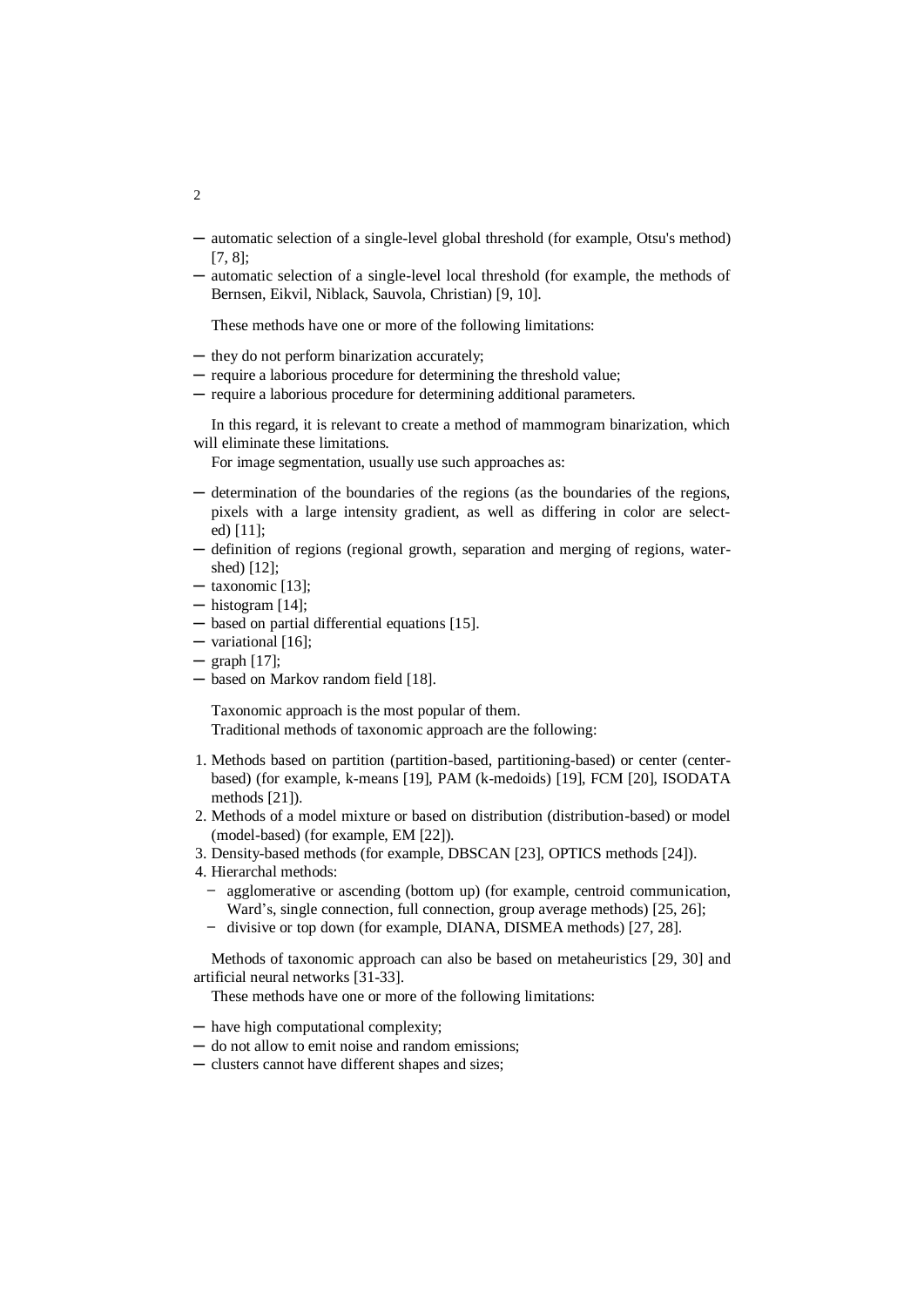─ require the setting of the number of clusters;

─ require the determination of parameter values.

In this regard, it is relevant to create a method of mammogram segmentation, which will eliminate these limitations.

Pre-scaling, which helps to reduce image size, is one of the ways to speed up segmentation.

For scaling images, usually use such approaches as:

- ─ the method of the nearest neighbor [34];
- ─ filtration (bilinear, bicubic, Lanczos and other filters) [35];
- ─ supersampling (oversampling, mip-card) [36];
- ─ spectral transformations [9].

These methods have one or more of the following limitations:

- ─ have high computational complexity;
- ─ provide low quality of images;
- ─ require the determination of parameter values.

In this regard, it is relevant to create a method for mammogram scaling, which will eliminate these limitations.

The purpose of the work is to create a method for extracting a breast image from a mammogram based on binarization, scaling and segmentation. To achieve the goal, the following tasks have been set and solved:

- 1. To create a technique for mammogram binarization based on quantization and threshold processing.
- 2. To develop a technique for binary mammogram scaling.
- 3. To create a technique for binary scaled mammogram segmentation based on density clustering.
- 4. To develop a technique for determining the maximum connected component of a binary scaled mammogram, which corresponds to a breast image.
- 5. To create a technique for transforming the initial mammogram based on the maximum connected component of a binary scaled mammogram.
- 6. To conduct a numerical study.

## **2 Mammogram binarization based on quantization and threshold processing**

In the paper a uniform scalar quantizer, which is optimal (the root-mean-square error of quantization is minimal) is used, and the quantization step is constant.

The proposed mammogram binarization includes the following steps:

1. Set the 8-bit mammogram  $s(n_1, n_2)$ ,  $n_1 \in \overline{1, N_1}$ ,  $n_2 \in \overline{1, N_2}$ . Set the number of quantization levels of pixel values  $L$  that is a multiple of the power of two. Set the min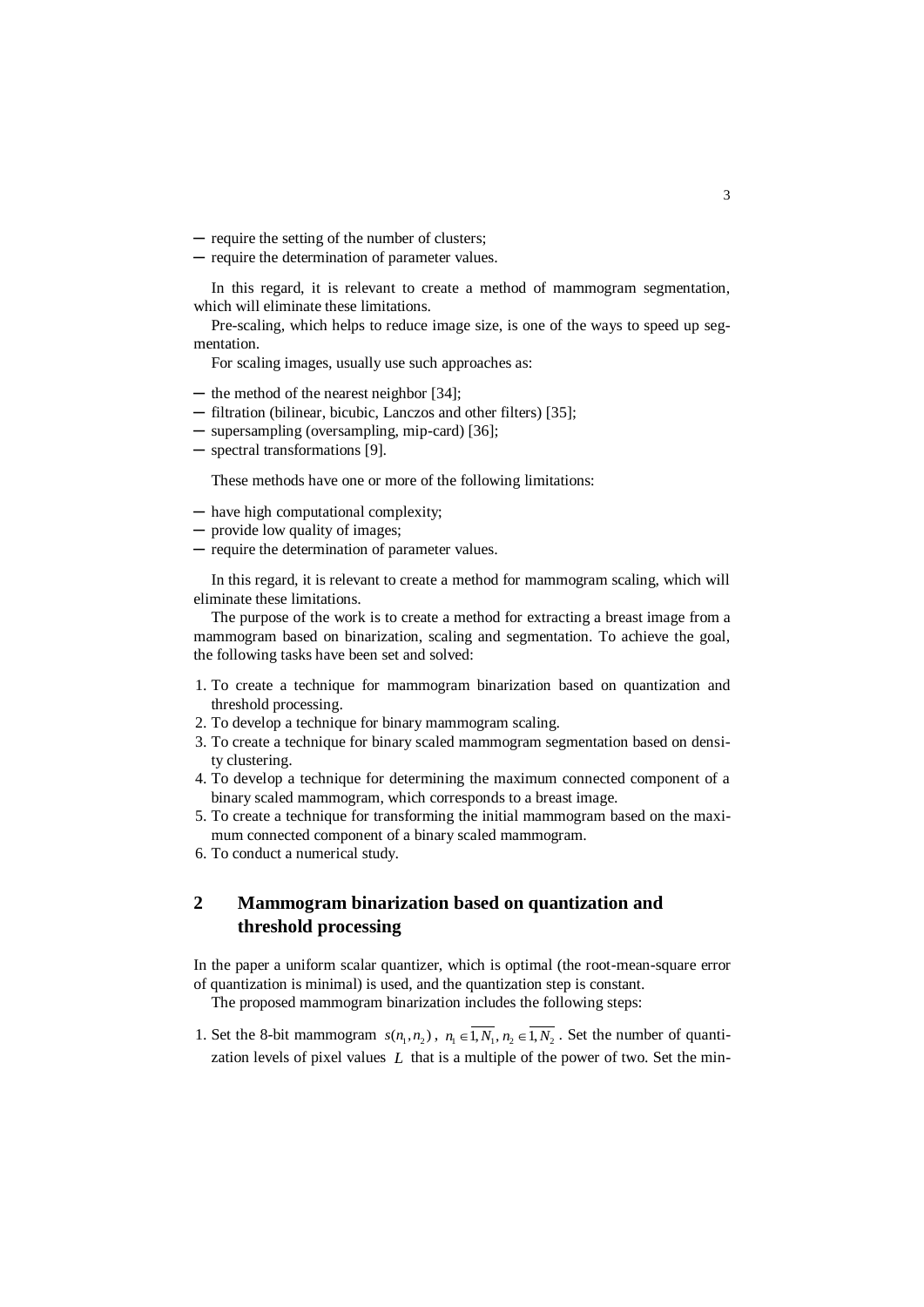imum and maximum pixel values  $s_{\text{min}}$  (in the case of the 8-bit image  $s_{\text{min}} = 1$ ), and  $s_{\text{max}}$  (in the case of the 8-bit image  $s_{\text{max}} = 256$ ), respectively. Set the threshold value *T* .

2. Calculate the boundaries of the quantized pixel values for the corresponding quantization levels

$$
d_i = s_{\min} + \frac{(s_{\max} - s_{\min})i}{L} , i \in \overline{0, L} .
$$

3. Calculate the quantized pixel values for the corresponding quantization levels

$$
r_i = \frac{d_i + d_{i-1}}{2}, \ i \in \overline{1, L}.
$$

4. Quantize the 8-bit mammogram in the form

$$
Q(s(n_1, n_2)) = \begin{cases} r_1, & d_0 < s(n_1, n_2) \le d_1 \\ \dots & \dots \\ r_L, & d_{L-1} < s(n_1, n_2) \le d_L \end{cases}, n_1 \in \overline{1, N_1}, n_2 \in \overline{1, N_2}.
$$

5. Perform the threshold processing in the form

$$
b(n_1, n_2) = \begin{cases} 1, & Q(s(n_1, n_2)) > T \\ 0, & Q(s(n_1, n_2)) \le T \end{cases}, n_1 \in \overline{1, N_1}, n_2 \in \overline{1, N_2}.
$$

As a result, the binary mammogram is formed.

### **3 Mammogram scaling**

To scale the mammogram, the methods based on filtering and two-dimensional fast wavelet transform are offered in the paper.

### **3.1 Mammogram scaling based on arithmetic mean filter and threshold processing**

The proposed mammogram scaling based on arithmetic mean filter and threshold processing includes the following steps:

- 1. Set the binary mammogram  $b(n_1, n_2)$ ,  $n_1 \in \overline{1, N_1}$ ,  $n_2 \in \overline{1, N_2}$ . Set the scaling parameter  $P$ , which determines the length of the square window as  $2^P$ . Set the threshold
- value *T* . 2. Set the line number of the binary scaled mammogram  $n_1 = 1$ .
- 3. Set the column number of the binary scaled mammogram  $n_2 = 1$ .
- 4. Calculate the average pixel value in a window of  $2^P \times 2^P$  size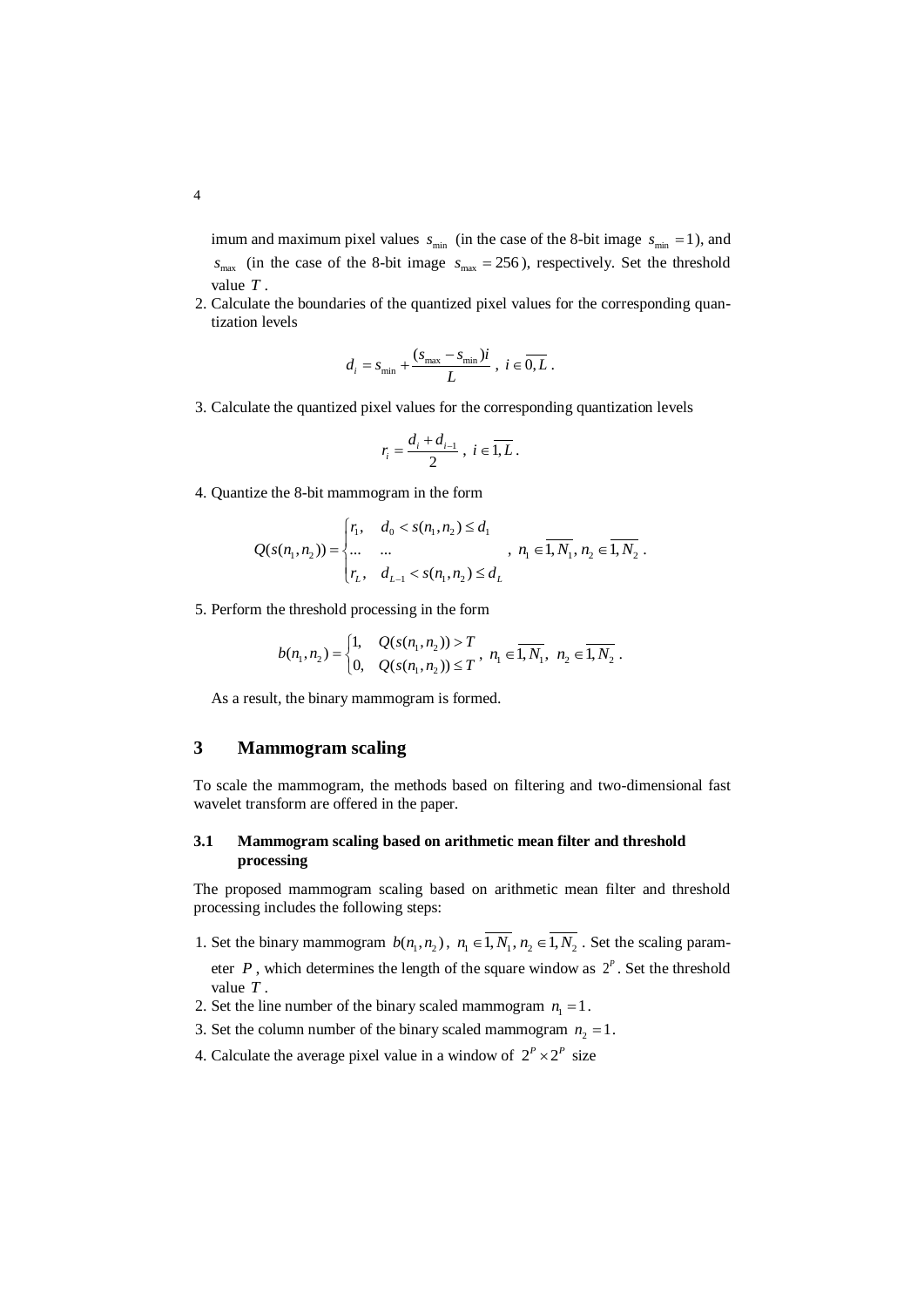$$
\mu(n_1, n_2) = \frac{1}{2^P 2^P} \sum_{l_1, l_2} b(l_1, l_2) ,
$$
  

$$
l_1 \in (n_1 - 1) 2^P + 1, (n_1 - 1) 2^P + 2^P , l_2 \in (n_2 - 1) 2^P + 1, (n_2 - 1) 2^P + 2^P .
$$

5. Convert the binary mammogram to

$$
\hat{b}(n_1, n_2) = \begin{cases} 1, & \mu(n_1, n_2) > T \\ 0, & \mu(n_1, n_2) \le T \end{cases}.
$$

- 6. If it is not the end of the current line of the binary scaled mammogram, i.e.  $n_2 < N_2 / 2^P$ , then increase the column number of the current line of the binary scaled mammogram, i.e.  $n_2 = n_2 + 1$ . Go to step 4.
- 7. If it is not the last line of the binary scaled mammogram, i.e.  $n_1 < N_1 / 2^P$ , then increase the line number of the binary scaled mammogram, i.e.  $n_1 = n_1 + 1$ . Go to step 3.

As a result, the binary scaled mammogram is formed.

#### **3.2 Mammogram scaling based on two-dimensional fast wavelet transform**

The proposed mammogram scaling based on two-dimensional fast wavelet transform includes the following steps:

- 1. Set the binary mammogram  $b(n_1, n_2)$ ,  $n_1 \in \overline{1, N_1}$ ,  $n_2 \in \overline{1, N_2}$ . Set the scaling parameter  $P$  that determines the number of decomposition levels.
- 2. Set the decomposition level number  $i = 1$ .
- 3. For each line  $x$ ,  $x \in 0, N_1/2^{i-1}-1$ , at the current i-th decomposition level, a convolution of this line with transition functions FIR-HPF and FIR-LPF, respectively, is performed:

$$
\tilde{d}_{i}(x,m) = \sqrt{2} \sum_{k=0}^{N_2/2^{i-1}-1} c_{i-1}(x,k) g(k+2m), \ m \in \overline{0,N_2/2^{i-1}},
$$
  

$$
\tilde{c}_{i}(x,m) = \sqrt{2} \sum_{k=0}^{N_2/2^{i-1}-1} c_{i-1}(x,k) h(k+2m), \ m \in \overline{0,N_2/2^{i}-1},
$$

where  $c_0(x-1, y-1) = b(x, y)$ .

4. For each column y,  $y \in 0, N_2 / 2^i - 1$ , at the current i-th decomposition level, a convolution of this column with transition functions FIR-HPF and FIR-LPF, respectively, is performed: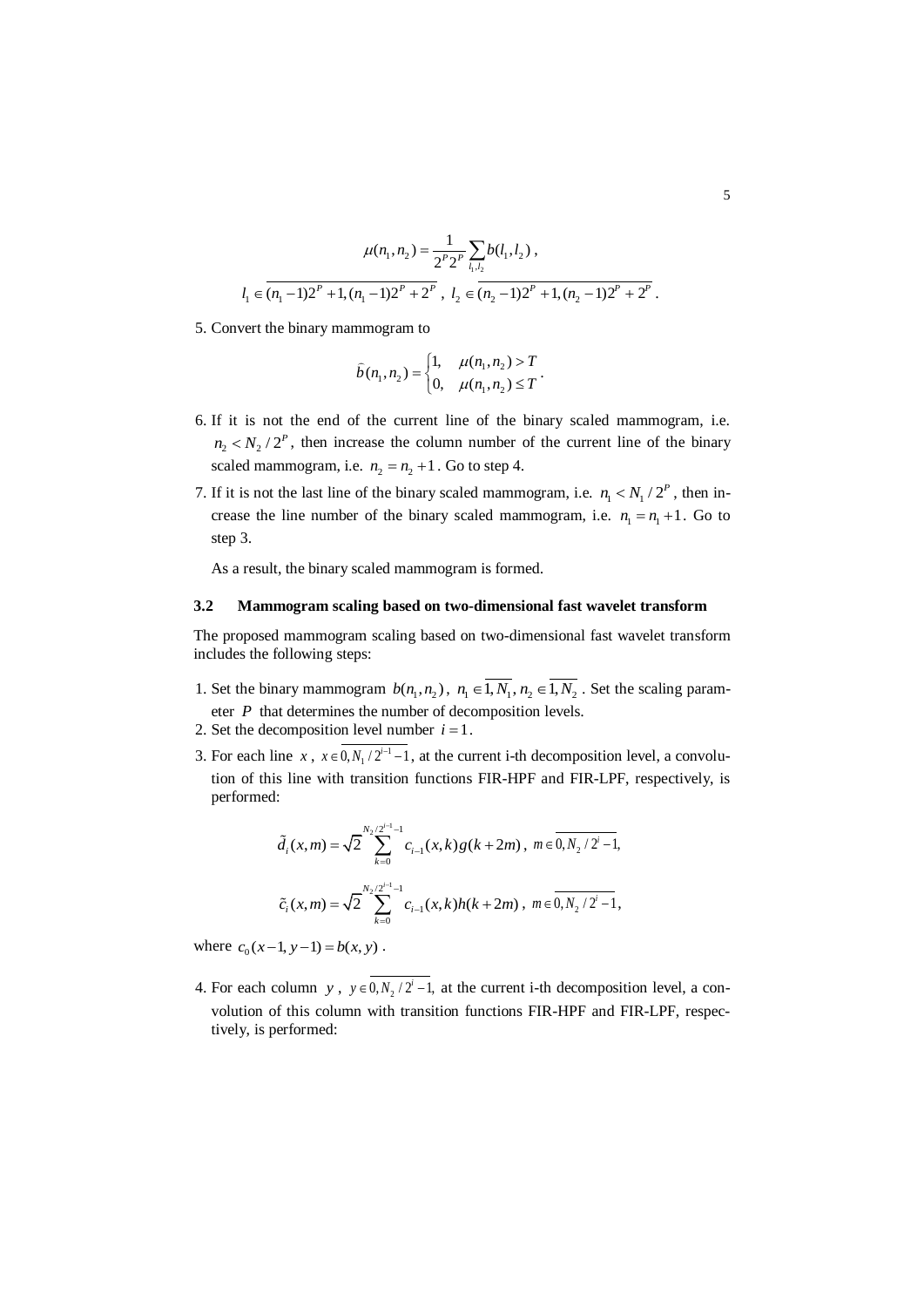$$
d_i^{(d)}(m, y) = \sqrt{2} \sum_{k=0}^{N_1/2^{i-1}-1} \tilde{d}_i(k, y) g(k+2m), \ m \in \overline{0, N_1/2^{i}-1},
$$
  

$$
d_i^{(v)}(m, y) = \sqrt{2} \sum_{k=0}^{N_1/2^{i-1}-1} \tilde{d}_i(k, y) h(k+2m), \ m \in \overline{0, N_1/2^{i}-1},
$$
  

$$
d_i^{(h)}(m, y) = \sqrt{2} \sum_{k=0}^{N_1/2^{i-1}-1} \tilde{c}_i(k, y) g(k+2m), \ m \in \overline{0, N_1/2^{i}-1},
$$
  

$$
c_i(m, y) = \sqrt{2} \sum_{k=0}^{N_1/2^{i-1}-1} \tilde{c}_i(k, y) h(k+2m), \ m \in \overline{0, N_1/2^{i}-1}.
$$

5. If  $i < P$ , then  $i = i + 1$ . Go to step 1.

6. Convert the values of approximating coefficients to the range of values {0,1}

$$
c_{\min} = \min_{x,y} c_P(x,y), \ x \in \overline{0, N_1/2^P - 1}, \ y \in \overline{0, N_2/2^P - 1},
$$
  

$$
c_{\max} = \max_{x,y} c_P(x,y), \ x \in \overline{0, N_1/2^P - 1}, \ y \in \overline{0, N_2/2^P - 1},
$$
  

$$
\hat{b}(x+1, y+1) = round\left(\frac{c_P(x,y) - c_{\min}}{c_{\max} - c_{\min}}\right), \ x \in \overline{0, N_1/2^P - 1}, \ y \in \overline{0, N_2/2^P - 1},
$$

where  $round(x)$  is the x rounding.

As a result, the binary scaled mammogram is formed.

## **4 Binary scaled mammogram segmentation based on density clustering**

The proposed segmentation of binary scaled mammogram includes the following steps:

- 1. Set the binary scaled mammogram  $\hat{b}(n_1, n_2)$ ,  $n_1 \in 1, \hat{N}_1$ ,  $n_2 \in 1, \hat{N}_2$ , where  $\hat{N}_1 = N_1 / 2^P$ ,  $\hat{N}_2 = N_2 / 2^P$ . Set the size of the pixel neighborhood *D* (in the case of Moore neighborhood  $D = 9$ ). Initialize the pixel marking matrix  $g(n_1, n_2) = 0$ ,  $n_1 \in 1, \hat{N}_1, n_2 \in 1, \hat{N}_2$ . Initialize the counter of the current number of connected components  $c = 0$ .
- 2. Set the mammogram line number  $n_1 = 1$ .
- 3. Set the mammogram column number  $n_2 = 1$ .
- 4. Calculate the current pixel number  $i = (n_1 1)\tilde{N}_2 + n_2$ .
- 5. If the i-th pixel is already marked, i.e.  $g(n_1, n_2) \neq 0$ , then go to step 20.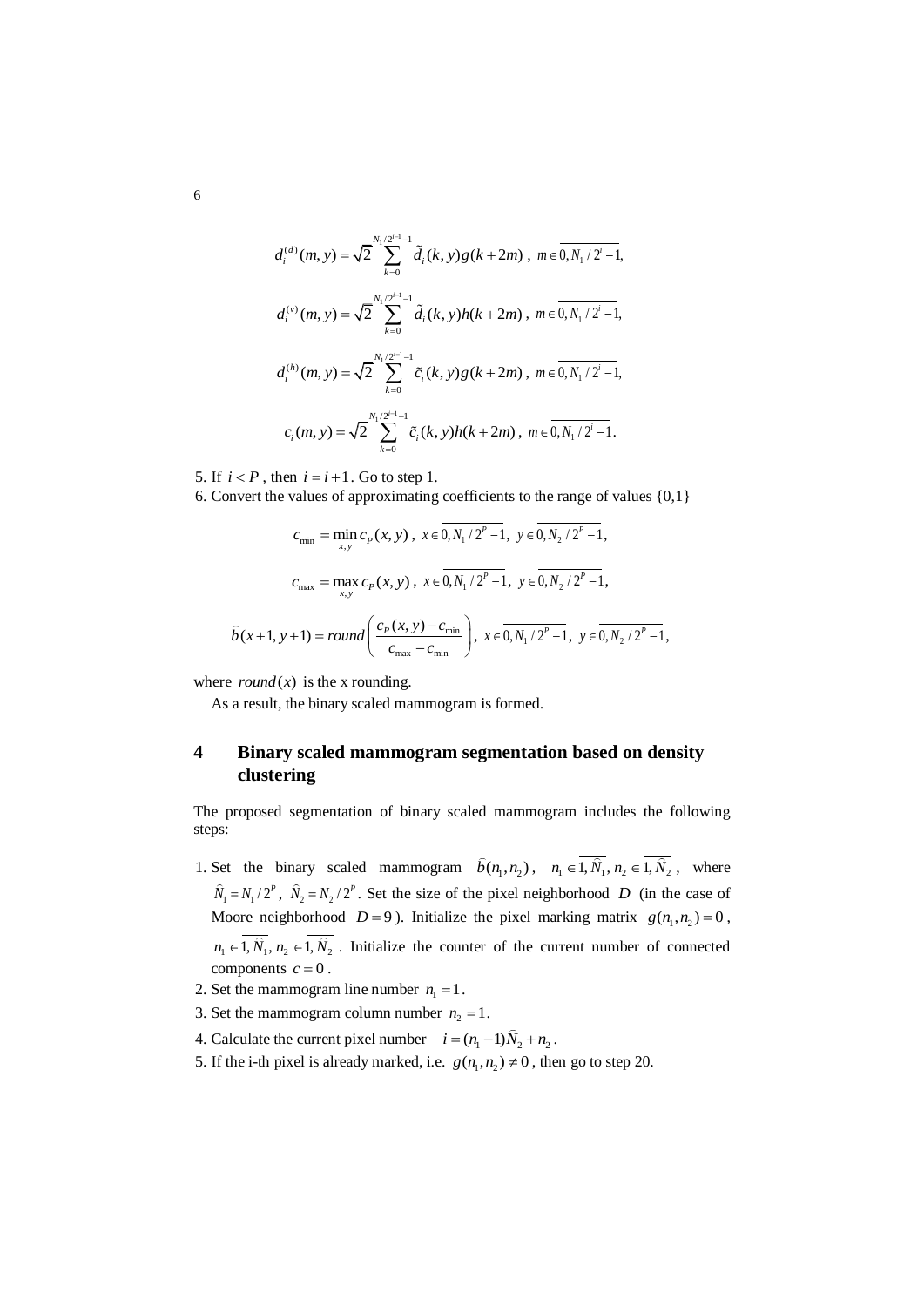6. Determine the neighborhood of the i-th pixel

$$
U_{i,\varepsilon} = \{ e \mid \hat{b}(l_1 + n_1, l_2 + n_2) = 1 \}, e = (l_1 + n_1 - 1)\hat{N}_2 + l_2 + n_2,
$$
  

$$
l_1 \in \{-1, 0, 1\}, l_2 \in \{-1, 0, 1\}.
$$

- 7. If not all neighbors of the i-th pixel fall into its neighborhood, i.e.  $|U_{i,\varepsilon}| < D$ , then mark the i-th pixel as noise or random emission, i.e.  $g(n_1, n_2) = -1$ . Go to step 20.
- 8. Increase the counter of the current number of connected components  $c = c + 1$ .
- 9. Mark the i-th pixel as the c-th cluster, i.e.  $g(n_1, n_2) = c$ .
- 10. Create a multitude  $S = U_{i,\varepsilon}$ .
- 11. Extract from the set *S* the first element, i.e.  $v = s_1$ , and remove it from the set *S*, i.e.  $S = S \setminus \{v\}$ .
- 12. Calculate the coordinates of the  $\nu$ -th pixel in the mammogram

$$
m_2 = v \mod \widehat{N}_2
$$
,  $m_1 = [(v - m_2) / \widehat{N}_2]$ ,

where  $[\cdot]$  – taking the integer part of the number, mod – division modulo.

- 13. If the *v* -th pixel has been marked as noise or accidental release, i.e.  $g(m_1, m_2) = -1$ , then mark it as the *c*-th cluster, i.e.  $g(m_1, m_2) = c$ .
- 14. If the *v*-th pixel is already marked, i.e.  $g(m_1, m_2) \neq 0$ , then go to step 19.
- 15. Mark the *v*-th pixel, i.e.  $g(m_1, m_2) = c$ .
- 16. Determine the neighborhood of the *v* -th pixel

$$
U_{v,\varepsilon} = \{e \mid \hat{b}(l_1 + m_1, l_2 + m_2) = 1\}, e = (l_1 + m_1 - 1)\hat{N}_2 + l_2 + m_2,
$$
  

$$
l_1 \in \{-1, 0, 1\}, l_2 \in \{-1, 0, 1\}.
$$

- 17. If not all neighbors of the *v*-th pixel fall into its neighborhood, i.e.  $|U_{v,\varepsilon}| < D$ , then go to step 19.
- 18. Combine the set S with the neighborhood of the *v*-th pixel, i.e.  $S = S \cup U_{v,\varepsilon}$ .
- 19. If the set S still contains pixels, i.e.  $|S| > 0$ , then go to step 11.
- 20. If it is not the end of the mammogram current line, i.e.  $n_2 < N_2$ , then increase the column number of the mammogram current line, i.e.  $n_2 = n_2 + 1$ . Go to step 4.
- 21. If it is not the last line of the image, i.e.  $n_1 < N_1$ , then increase the mammogram line number, i.e.  $n_2 = n_2 + 1$ . Go to step 3.

As a result, the pixel marking matrix of the segmented binary scaled mammogram is formed.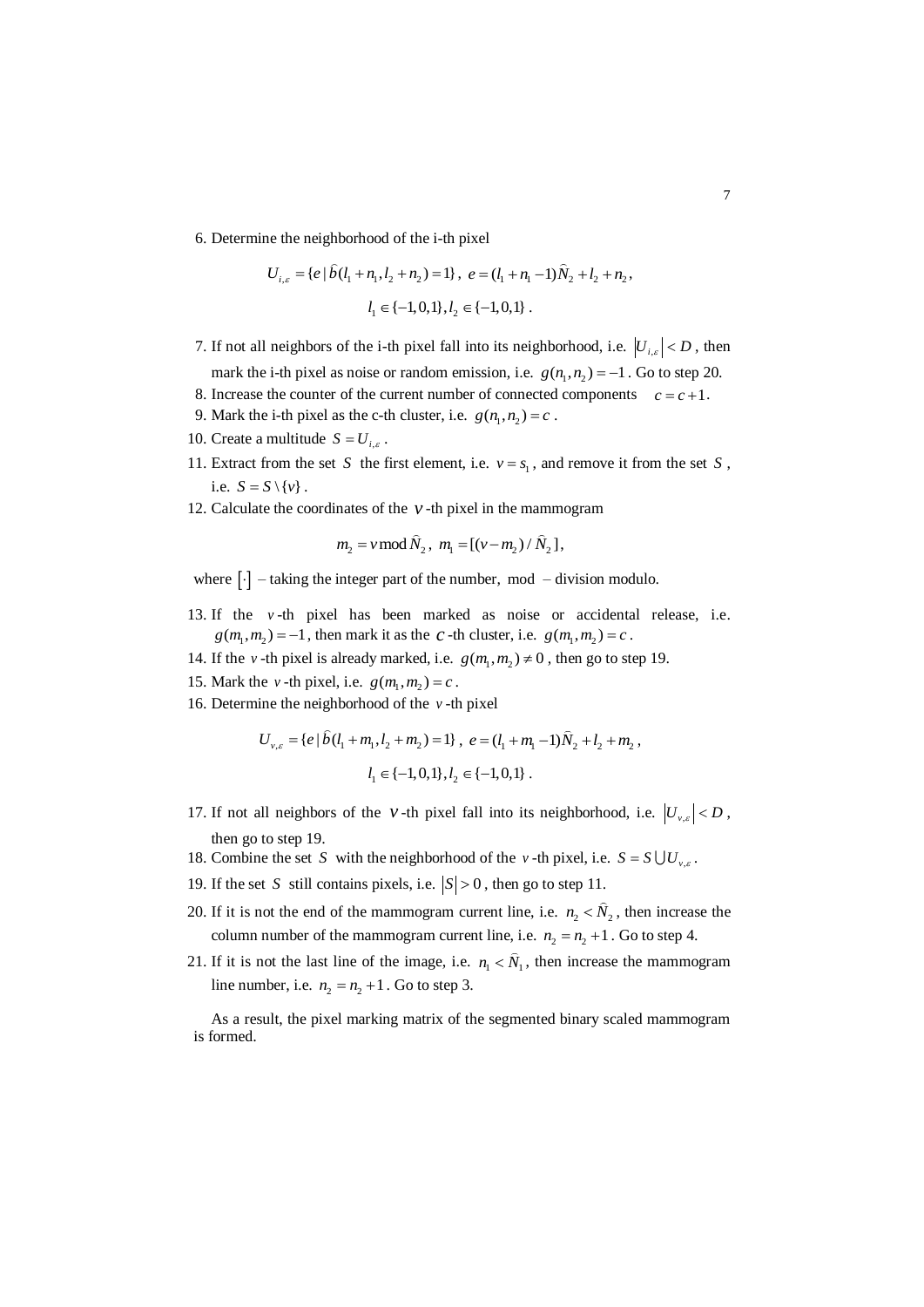# **5 Determination of the maximum connected component of the binary scaled mammogram, which corresponds to a breast image**

The proposed definition of the maximum connected component of the binary scaled mammogram includes the following steps:

- 1. Define the pixel marking matrix  $g(n_1, n_2)$ ,  $n_1 \in 1, \hat{N}_1$ ,  $n_2 \in 1, \hat{N}_2$ , where  $\hat{N}_1 = N_1/2^P$ ,  $\hat{N}_2 = N_2 / 2^P$ . Set the number of the connected components *c*. Initialize the vector of the counters of the connected components dimensions  $z(n) = 0$ ,  $n \in I, c$ .
- 2. Set the line number of the pixel marking matrix  $n_1 = 1$ .
- 3. Set the column number of the pixel marking matrix  $n_2 = 1$ .
- 4. If the binary pixel refers to the connected component, i.e.  $g(n_1, n_2) > 0$ , then increase the size counter of the connected components, i.e.  $z(g(n_1, n_2)) = z(g(n_1, n_2)) + 1$ .
- 5. If it is not the end of the current line of the pixel marking matrix, i.e.  $n_2 < N_2$ , then increase the column number of the current line of the pixel marking matrix, i.e.  $n_2 = n_2 + 1$ . Go to step 4.
- 6. If it is not the last line of the pixel marking matrix, i.e.  $n_1 < N_1$ , then increase the line number of the pixel marking matrix, i.e.  $n_1 = n_1 + 1$ . Go to step 3.
- 7. Determine the number of the maximum connected component

$$
c^* = \arg\max_n z(n), \ n \in \overline{1, c} \ .
$$

As a result, the number of the maximum connected component of the binary scaled mammogram, which corresponds to a breast image, is determined.

# **6 Transformation of the original mammogram based on the maximum connected component of the binary scaled mammogram**

- 1. Set the pixel marking matrix  $g(n_1, n_2)$ ,  $n_1 \in 1, \hat{N}_1, n_2 \in 1, \hat{N}_2$ ,  $\hat{N}_1 = N_1/2^P$ ,  $\hat{N}_2 = N_2 / 2^P$ . Set the number of the maximum connected component  $c^*$ . Set the 8bit mammogram  $s(l_1, l_2)$ ,  $l_1 \in \overline{1, N_1}$ ,  $l_2 \in \overline{1, N_2}$ . Set the scaling parameter P.
- 2. Set the line number of the pixel marking matrix  $n_1 = 1$ .
- 3. Set the column number of the pixel marking matrix  $n_2 = 1$ .
- 4. Convert the original mammogram to

#### 8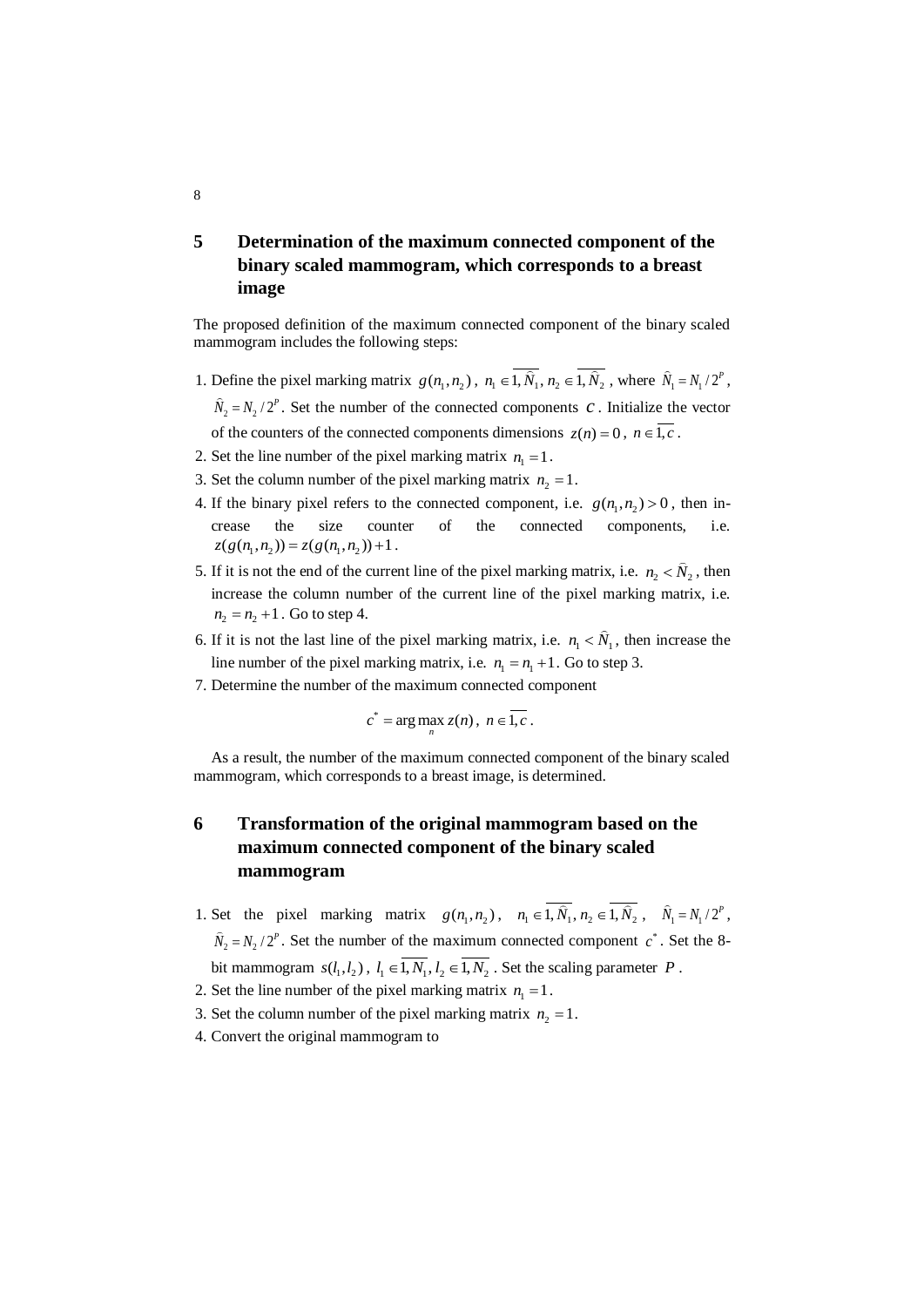$$
s(l_1, l_2) = \begin{cases} s(l_1, l_2), & g(n_1, n_2) = c^* \\ 0, & g(n_1, n_2) \neq c^* \end{cases},
$$
  

$$
l_1 \in (n_1 - 1)2^P + 1, (n_1 - 1)2^P + 2^P, l_2 \in (n_2 - 1)2^P + 1, (n_2 - 1)2^P + 2^P.
$$

- 5. If it is not the end of the current line of the pixel marking matrix, i.e.  $n_2 < \tilde{N}_2$ , then increase the column number of the current line of the pixel marking matrix, i.e.  $n_2 = n_2 + 1$ . Go to step 4.
- 6. If it is not the last line of the pixel marking matrix, i.e.  $n_1 < N_1$ , then increase the line number of the pixel marking matrix, i.e.  $n_1 = n_1 + 1$ . Go to step 3.

As a result, the mammogram containing only a breast image is formed.

### **7 Numerical research**

In the paper, the proposed method for extracting a breast image from a mammogram is investigated.

The quantization level of 16 and the threshold value of 0.5 are selected.

Fig. 1,a shows the original 8-bit mdb274 mammogram from the standard mini-MIAS mammogram database. Image size is 1024x1024 pixels.

Fig. 1,b shows the resulting 8-bit mdb274 mammogram that does not use scaling  $(P = 0)$ .



**Fig. 1.** 8-bit mdb274 mammogram: a) the original, b) the resulting with  $P = 0$ .

According to the experiments for mammograms from the standard mini-MIAS database, which are presented in Fig. 2, for scaling using the arithmetic mean filter with threshold processing, use the scaling parameter value  $P = 3$ .

Such a value of the scaling parameter  $P$ , on the one hand, does not lead to significant changes in the shape of a breast image (this is typical for values 4, 5, 6), which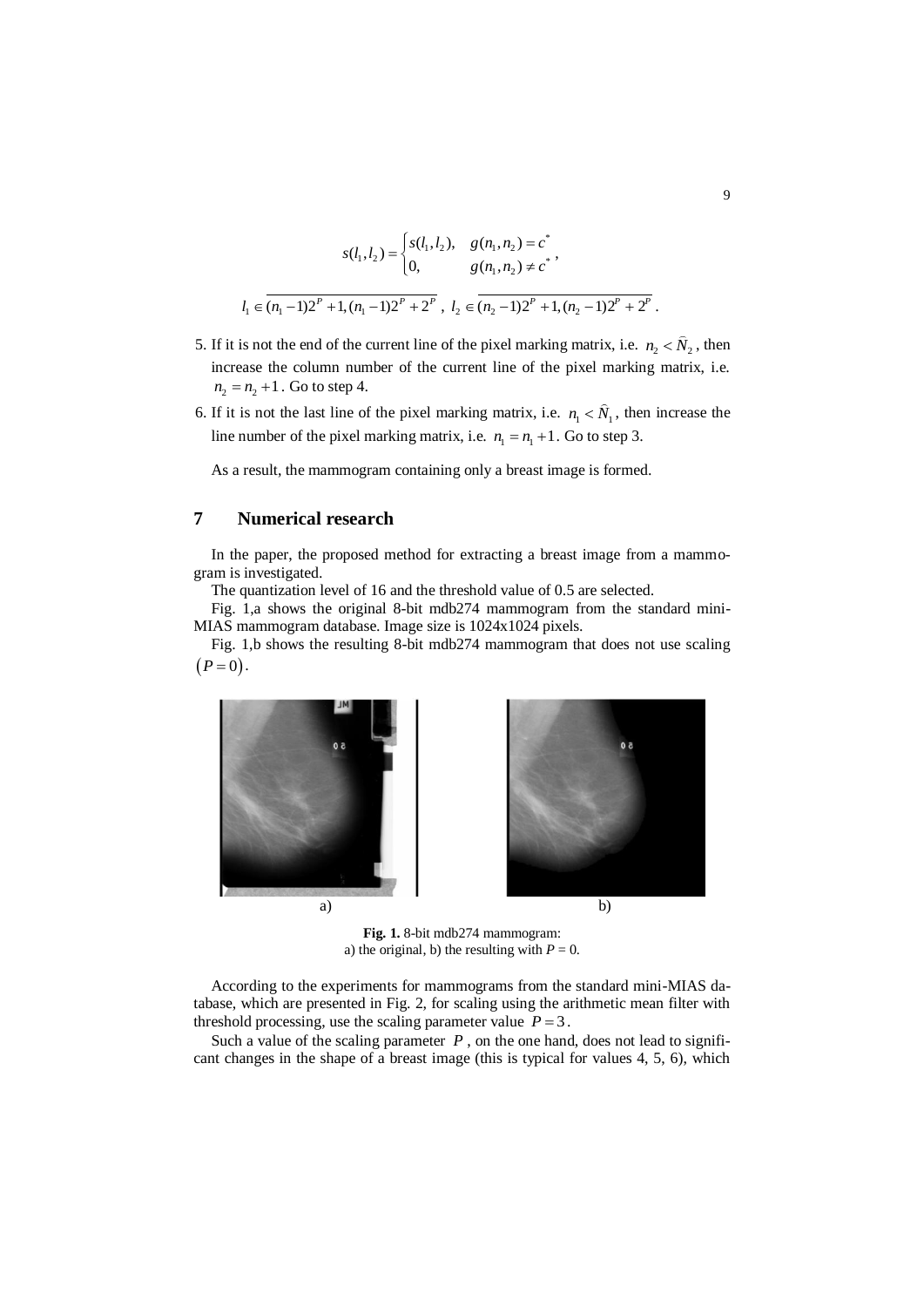impair the visual perception, and, on the other hand, does not lead to a significant slowdown in segmentation (this is typical for values 1, 2).



**Fig. 2.** 8-bit mdb274 mammogram in the case of scaling using the arithmetic mean filter with threshold processing: a) the resulting with  $P = 1$ ; b) the resulting with  $P = 2$ ; c) the resulting with P = 3; d) the resulting with P = 4; e) the resulting with P = 5; f) the resulting with P = 6.

According to the experiments for mammograms from the standard mini-MIAS database, which are shown in Fig. 3, for scaling using the fast wavelet transform by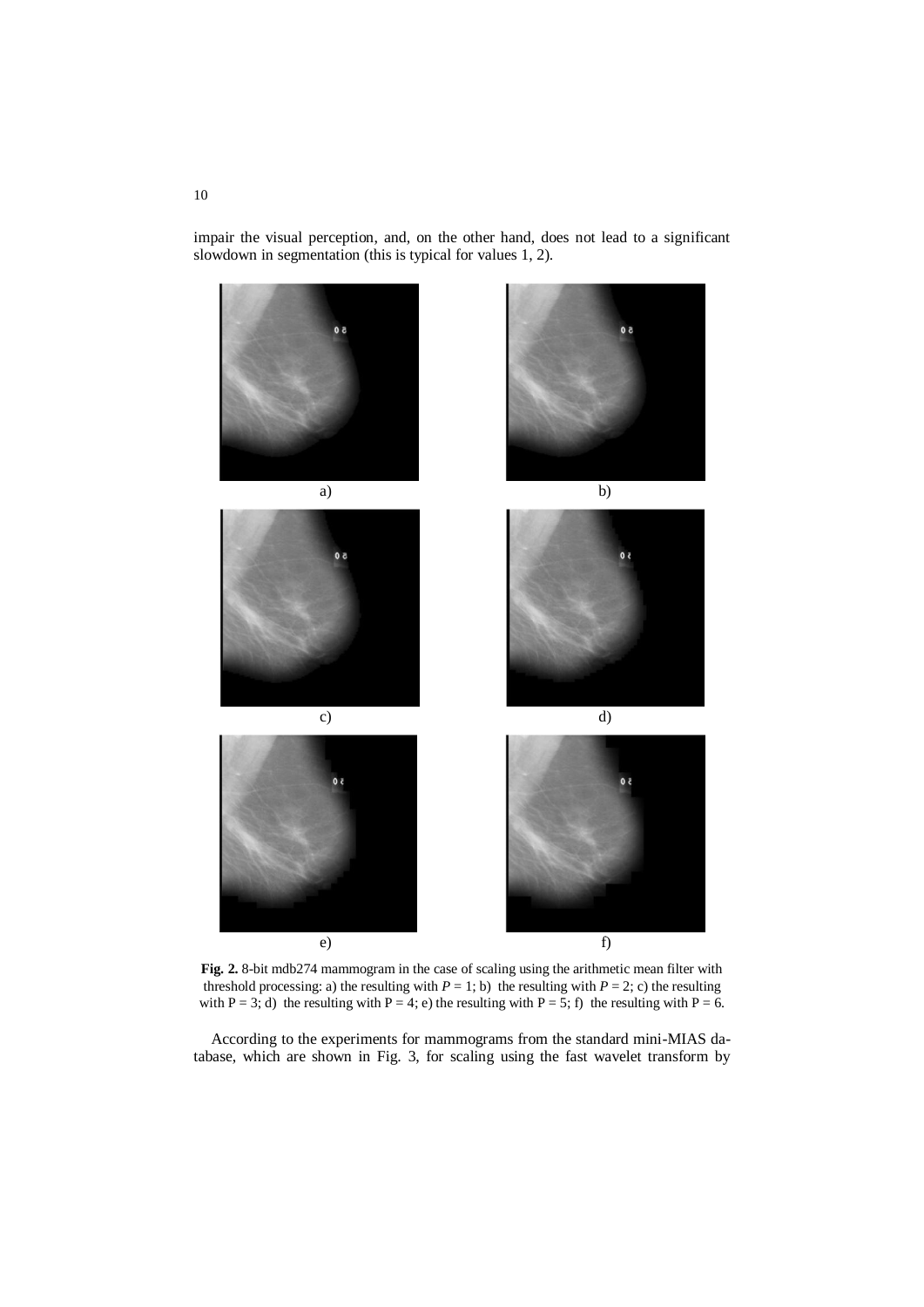means of Daubechies wavelet of length 8 (denoted as db4), use the scaling parameter value  $P = 2$ .



**Fig. 3.** 8-bit mdb274 mammogram in the case of scaling using the fast wavelet transform: a) the resulting with  $P = 1$ ; b) the resulting with  $P = 2$ ; c) the resulting with  $P = 3$ ; d) the resulting with P = 4; e) the resulting with P = 5; f) the resulting with P = 6.

Such a value of the scaling parameter *, on the one hand, does not lead to signifi*cant changes in the shape of a breast image (this is typical for values 4, 5, 6), which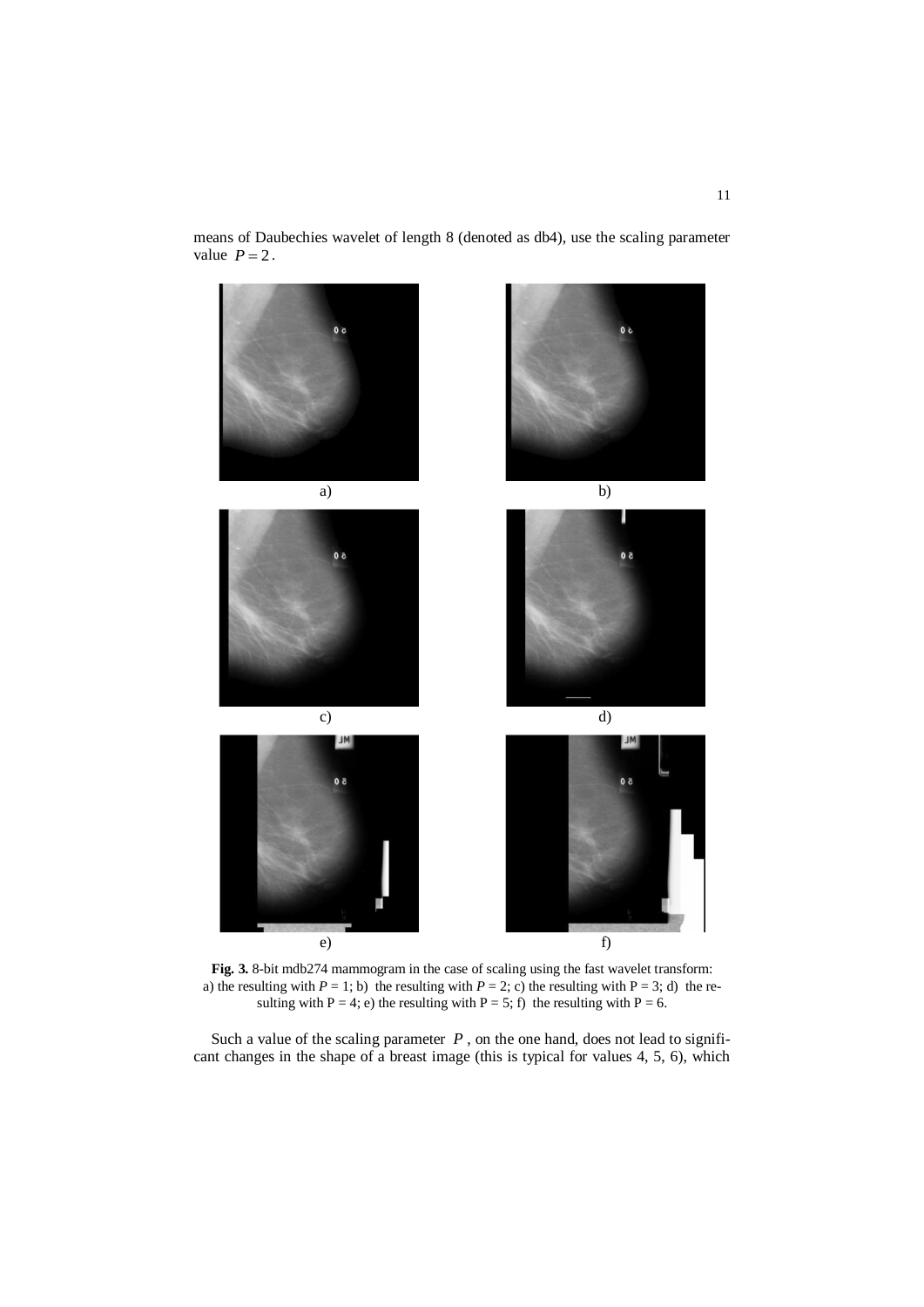impair visual perception, and, on the other hand, does not lead to a significant slowdown in segmentation (this is typical for values 1, 2).

According to Fig. 2-3, the fast wavelet transform gives smoother edges than the arithmetic mean filter with threshold processing, but truncates a breast image, and also requires the choice of the wavelet and its length, and has greater computational complexity, while the arithmetic mean filter with threshold processing does not require the setting of additional parameters.

The dependence of the segmentation time of the binary mdb274 mammogram on the scaling parameter  $P$  is shown in Fig. 4. The experiments have been conducted on a computer with an Intel Pentium Quad-Core processor with a clock frequency of 2.58 GHz.



Fig. 4. Dependence of the segmentation time of mdb274 mammogram on scaling parameter.

According to Fig. 4, the dependence of the segmentation time on the scaling parameter is close to exponential one and shows that, starting from  $P = 3$ , the segmentation time changes only slightly.

### **8 Conclusions**

- 1. To solve the problem of improving the quality of medical diagnostics, the corresponding methods of digital image processing have been investigated. The research data show that today, the methods of binarization, scaling and segmentation are actively used to extract a breast image from a mammogram.
- 2. The created method for extracting a breast image from a mammogram sequentially performs:

12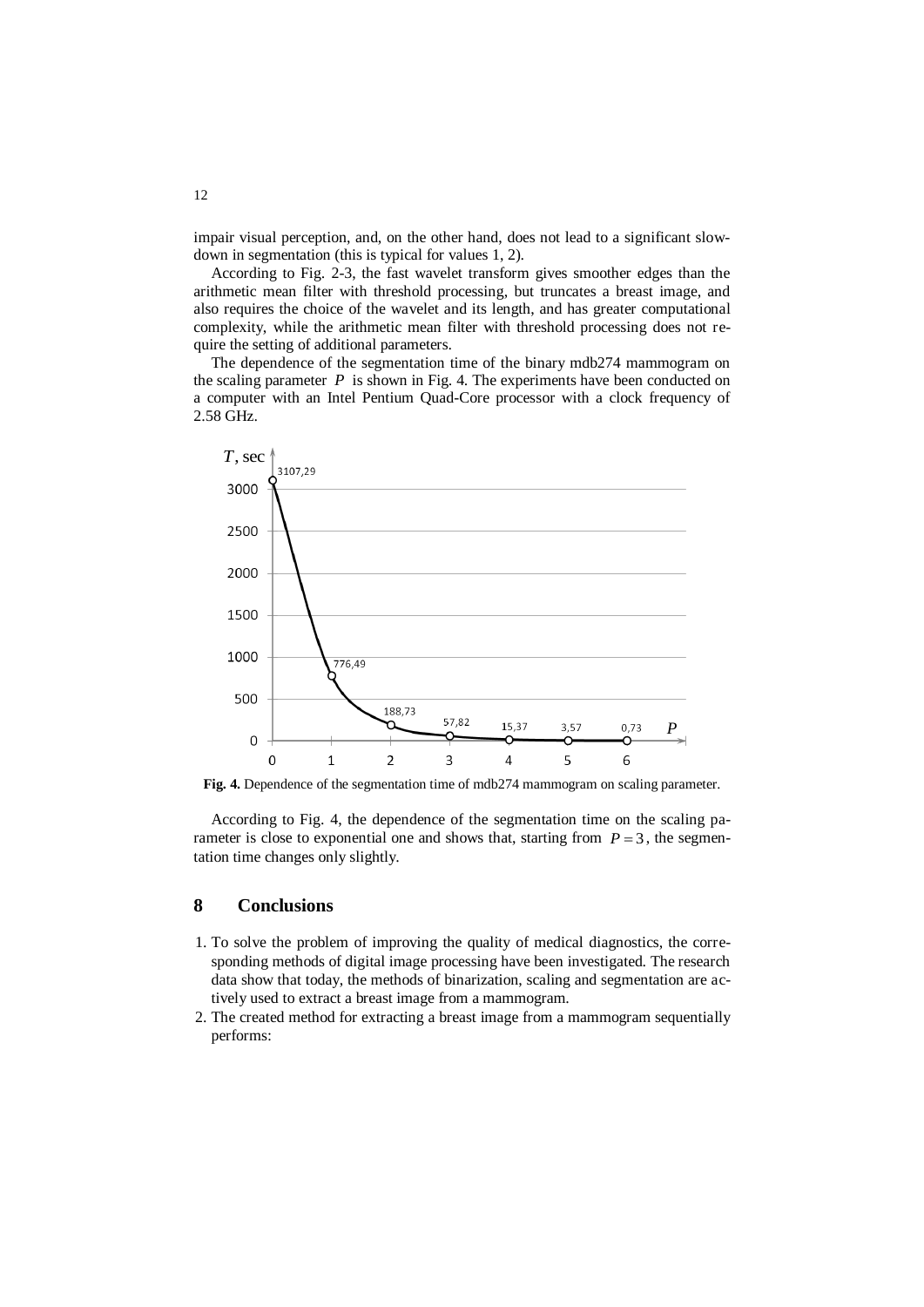- ─ binarization based on uniform quantization and threshold processing, which allows to more accurately separate the background and mammogram objects, simplifies the selection of the threshold value for different mammograms;
- ─ binary mammogram scaling based on the arithmetic mean filter with threshold processing and fast wavelet transform, which accelerates further segmentation. To increase the accuracy and speed of scaling experimentally, the scaling parameter is determined;
- ─ binary scaled mammogram segmentation based on density clustering for extraction of connected components, which allows to more accurately extract a breast image, not take noise and accidental releases into account, extract connected components of different shapes and sizes, not indicate the number of connected components;
- ─ selection of the maximum connected component that matches a breast image;
- ─ transformation of the initial mammogram based on the maximum connected component of the binary scaled mammogram.
- 3. The proposed method for extracting a breast image from a mammogram based on binarization, scaling and segmentation can be used in various intelligent medical diagnostic systems.

#### **References**

- 1. Zhang, W., Doi, K., Giger, M.L., Wu, Y., Nishikawa, R.M., Schmidt, R.A.: Computerized detection of clustered microcalcifications in digital mammograms using a shift-invariant artificial neural network. Medical Physics. 21, 517–524 (1994). doi: 10.1118/1.597177
- 2. Chan, H.-P., Lo, S.-C.B., Sahiner, B., Lam, K.L., Helvie, M.A.: Computer-aided detection of mammographic microcalcifications: Pattern recognition with an artificial neural network. Medical Physics. 22, 1555–1567 (1995). doi: [10.1118/1.597428](https://doi.org/10.1118/1.597428)
- 3. Lo, S.-C., Lou, S.-L., Lin, J.-S., Freedman, M., Chien, M., Mun, S.: Artificial convolution neural network techniques and applications for lung nodule detection. IEEE Transactions on Medical Imaging. 14, 711–718 (1995). doi[: 10.1109/42.476112](https://doi.org/10.1109/42.476112)
- 4. Tajbakhsh, N., Gurudu, S.R., Liang, J.: A Comprehensive Computer-Aided Polyp Detection System for Colonoscopy Videos. Lecture Notes in Computer Science Information Processing in Medical Imaging. 327–338 (2015). doi: 10.1007/978-3-319-19992-4\_25
- 5. Tajbakhsh, N., Gotway, M.B., Liang, J.: Computer-Aided Pulmonary Embolism Detection Using a Novel Vessel-Aligned Multi-planar Image Representation and Convolutional Neural Networks. Lecture Notes in Computer Science Medical Image Computing and Computer-Assisted Intervention -- MICCAI 2015. 62–69 (2015). doi: 10.1007/978-3-319- 24571-3\_8
- 6. Havaei, M., Davy, A., Warde-Farley, D., Biard, A., Courville, A., Bengio, Y., Pal, C., Jodoin, P.-M., Larochelle, H.: Brain tumor segmentation with Deep Neural Networks. Medical Image Analysis. 35, 18–31 (2017). doi: [10.1016/j.media.2016.05.004](https://doi.org/10.1016/j.media.2016.05.004)
- 7. Bow, S.-T.: Pattern recognition and image preprocessing. Marcel Dekker, New York (2002).
- 8. Pratt, W.K.: Digital Image Processing. John Wiley & Sons (2016).
- 9. Gonzalez, R.C., Woods, R.E.: Digital image processing. Pearson, New York, NY (2018).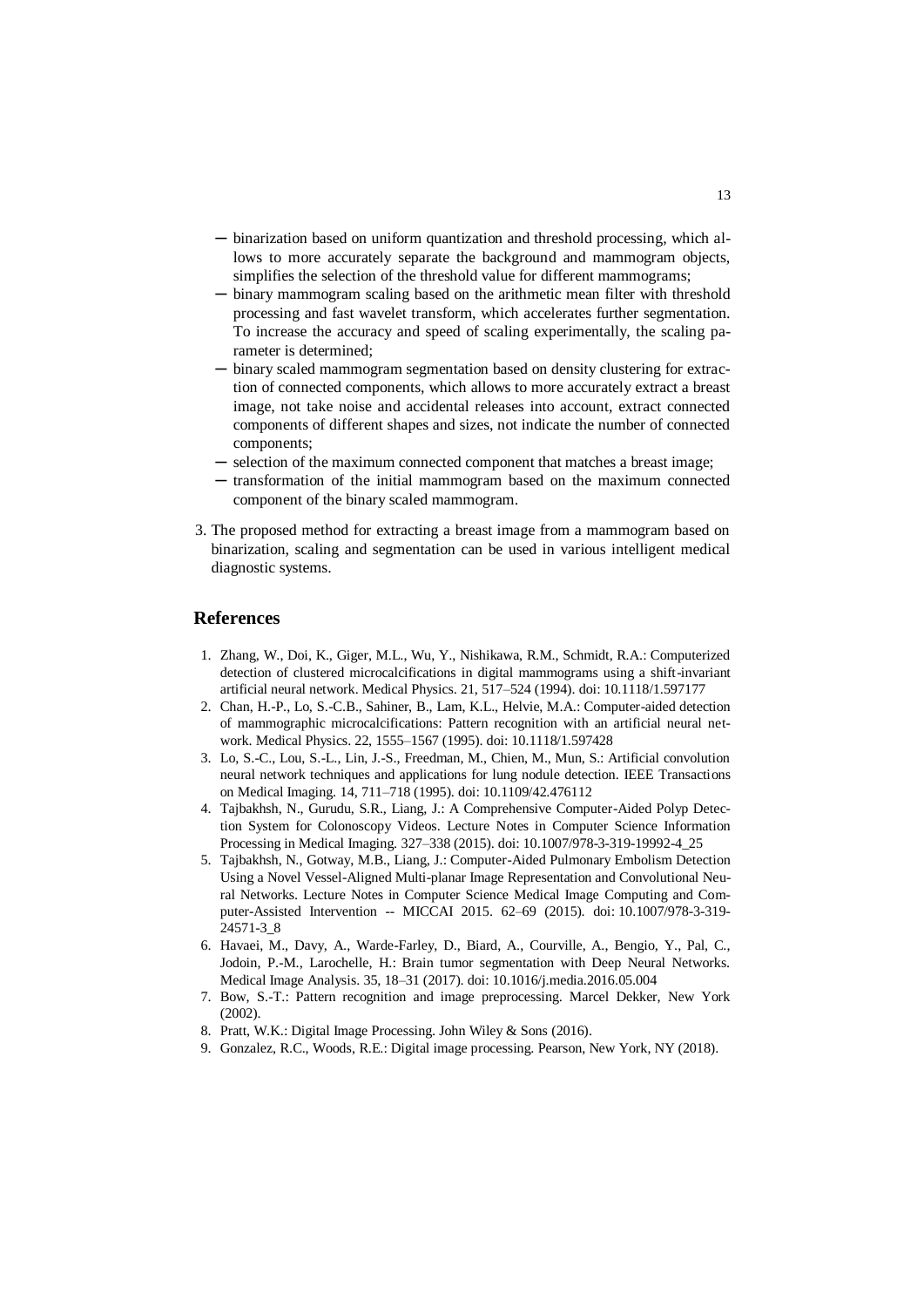- 10. Ritter, G.X., Wilson, J.N.: Handbook of computer vision algorithms in image algebra. CRC Press, Boca Raton (2001).
- 11. Martin, D., Fowlkes, C., Malik, J.: Learning to detect natural image boundaries using local brightness, color, and texture cues. IEEE Transactions on Pattern Analysis and Machine Intelligence. 26, 530–549 (2004). doi: [10.1109/TPAMI.2004.1273918](https://doi.org/10.1109/TPAMI.2004.1273918)
- 12. Ballard, D.H., Brown, C.M.: Computer vision. Prentice-Hall, Englewood Cliffs (1982).
- 13. Comaniciu, D., Meer, P.: Mean shift: a robust approach toward feature space analysis. IEEE Transactions on Pattern Analysis and Machine Intelligence. 24, 603–619 (2002). doi: [10.1109/34.1000236](https://doi.org/10.1109/34.1000236)
- 14. Shapiro, L.G., Stockman, G.C.: Computer vision. Prentice-Hall, Upper Saddle River, NJ (2001).
- 15. Kass, M., Witkin, A., Terzopoulos, D.: Snakes: Active contour models. International Journal of Computer Vision. 1, 321–331 (1988). doi: 10.1007/BF00133570
- 16. Chan, T., Vese, L.: Active contours without edges. IEEE Transactions on Image Processing. 10, 266–277 (2001). doi: [10.1109/83.902291](https://doi.org/10.1109/83.902291)
- 17. Wu, Z., Leahy, R.: An optimal graph theoretic approach to data clustering: theory and its application to image segmentation. IEEE Transactions on Pattern Analysis and Machine Intelligence. 15, 1101–1113 (1993). doi: [10.1109/34.244673](https://doi.org/10.1109/34.244673)
- 18. Geman, S., Geman, D.: Stochastic Relaxation, Gibbs Distributions, and the Bayesian Restoration of Images. IEEE Transactions on Pattern Analysis and Machine Intelligence. PAMI-6, 721–741 (1984). doi: [10.1109/TPAMI.1984.4767596](https://doi.org/10.1109/TPAMI.1984.4767596)
- 19. Brusco, M.J., Shireman, E., Steinley, D.: A comparison of latent class, K-means, and Kmedian methods for clustering dichotomous data. Psychological Methods. 22, 563–580 (2017). doi: 10.1037/met0000095
- 20. Bezdek, J.C.: Pattern recognition with fuzzy objective function algorithms. Plenum, New York (1987).
- 21. Ball, G.H., Hall, D.J.: Isodata, a novel method of data analysis and pattern classification. Stanford Research Institute, Menlo Park, CA (1965).
- 22. Fu, Z., Wang, L.: Color Image Segmentation Using Gaussian Mixture Model and EM Algorithm. Multimedia and Signal Processing Communications in Computer and Information Science. 61–66 (2012). doi: doi.org/10.1007/978-3-642-35286-7\_9
- 23. Ester, M., Kriegel, H.-P., Sander, J., Xu, X.: A density-based algorithm for discovering clusters in large spatial databases with noise . In: Simoudis, E., Han, J. (eds.) KDD'96 Proceedings of the Second International Conference on Knowledge Discovery and Data Mining, pp. 226–231. AAAI Press, Portland, Oregon (1996).
- 24. Ankerst, M.M., Breunig, M.M., Kriegel, H.-P.M., Sander, J.M.: Optics: Ordering points to identify the clustering structure. Proceedings of the 1999 ACM SIGMOD international conference on Management of data - SIGMOD 99. 28, 49–60 (1999). doi: 10.1145/304182.304187
- 25. Kaufman, L., Rousseeuw, P.J.: Finding groups in data: an introduction to cluster analysis. Wiley-Interscience, Hoboken, NJ (2005).
- 26. Mirkin, B.G.: Clustering for data mining a data recovery approach. Chapman & Hall/CRC, Boca Raton, FL (2012).
- 27. Aggarwal, C.C., Reddy, C.K.: Data Clustering: Algorithms and Applications. Chapman and Hall/CRC, Boca Raton, FL (2018).
- 28. Gan, G., Ma, C., Wu, J.: Data clustering: theory, algorithms, and applications. SIAM, Society for Industrial and Applied Mathematics, Philadelphia, PA (2007).